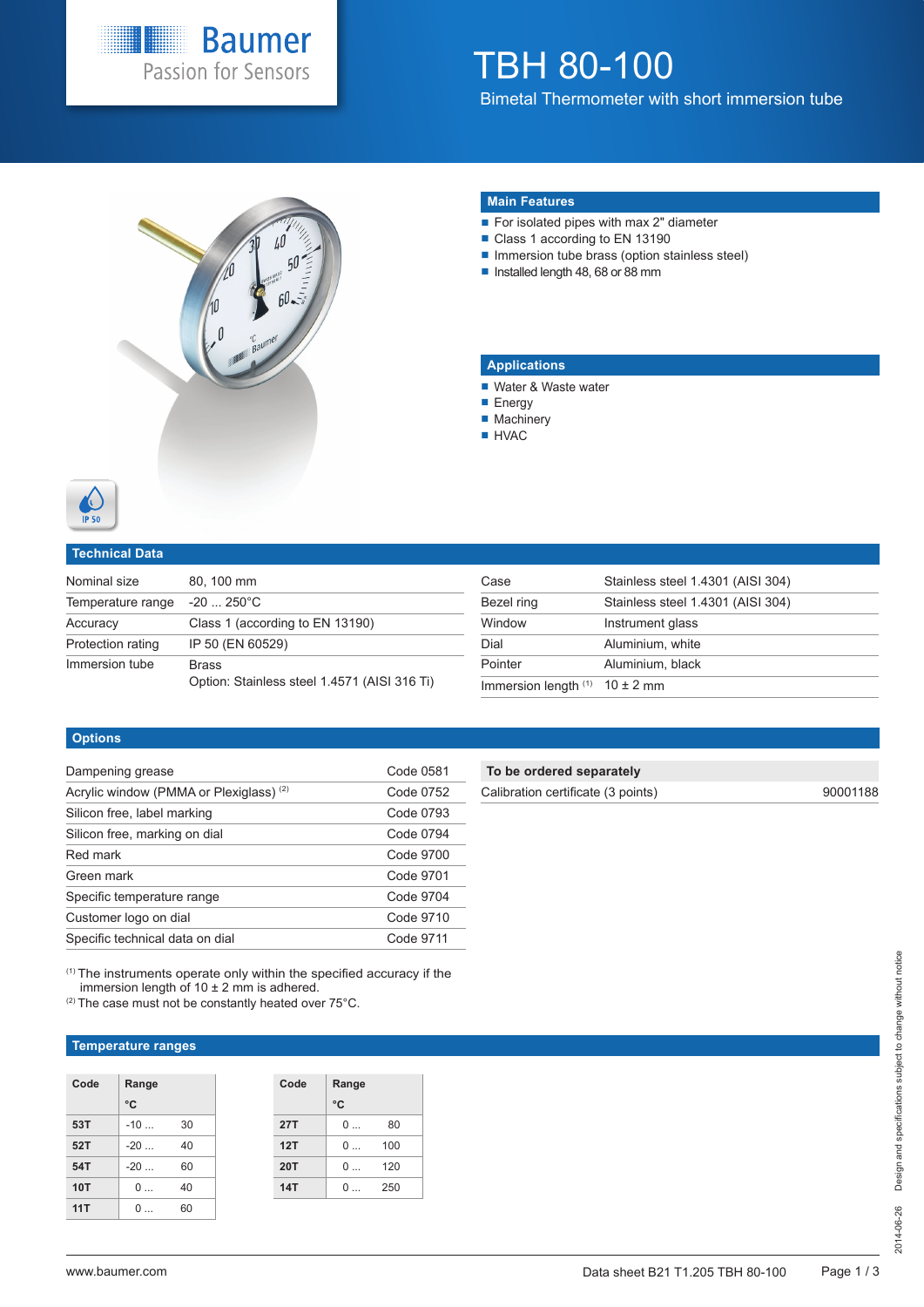

## TBH 80-100 Bimetal Thermometer with short immersion tube

**Threaded Welding**







| <b>Ordering code</b> |    |    |              |                        |  |  |  |  |  |  |  |  |
|----------------------|----|----|--------------|------------------------|--|--|--|--|--|--|--|--|
| S                    |    |    | <b>Brass</b> | <b>Stainless steel</b> |  |  |  |  |  |  |  |  |
| 40                   | 48 | 55 | T 09143.0000 | T 09143.0005           |  |  |  |  |  |  |  |  |
| 60                   | 68 | 75 | T09143.0001  | T09143.0006            |  |  |  |  |  |  |  |  |
| 80                   | 88 | 95 | T 09143.0002 | T09143.0007            |  |  |  |  |  |  |  |  |





|    |    | <b>Ordering code</b> |                        |  |  |  |  |  |  |  |  |  |
|----|----|----------------------|------------------------|--|--|--|--|--|--|--|--|--|
| ı° | X. | <b>Steel</b>         | <b>Stainless steel</b> |  |  |  |  |  |  |  |  |  |
| 48 | 38 | T 09178.0001         | T09178.0005            |  |  |  |  |  |  |  |  |  |
| 68 | 58 | T 09178.0000         | T09178,0006            |  |  |  |  |  |  |  |  |  |
| 88 | 78 | T09178.0002          | T09178,0007            |  |  |  |  |  |  |  |  |  |





|    |    |    | <b>Ordering code</b> |                        |
|----|----|----|----------------------|------------------------|
| S. |    |    | <b>Steel</b>         | <b>Stainless steel</b> |
| 40 | 48 | 55 | T 09144.0000         | T 09144.0005           |
| 60 | 68 | 75 | T09144.0001          | T 09144.0006           |
| 80 | 88 | 95 | T 09144.0002         | T 09144.0007           |

### **Threaded protection pipe Welded protection pipe Welded protection pipe, compl.**



welded

|    |                           | <b>Ordering code</b> |              |                        |  |  |  |  |  |  |  |  |  |
|----|---------------------------|----------------------|--------------|------------------------|--|--|--|--|--|--|--|--|--|
| S  | $\mathsf{I}_{\mathsf{e}}$ | X                    | <b>Steel</b> | <b>Stainless steel</b> |  |  |  |  |  |  |  |  |  |
| 40 | 48                        | 38                   | T09310,0000  | T09310.0005            |  |  |  |  |  |  |  |  |  |
| 60 | 68                        | 58                   | T09310.0001  | T09310.0006            |  |  |  |  |  |  |  |  |  |
| 80 | 88                        | 78                   | T 09310.0002 | T09310.0007            |  |  |  |  |  |  |  |  |  |



|             |    | <b>Ordering code</b> |                        |  |  |  |  |  |  |  |  |  |  |  |
|-------------|----|----------------------|------------------------|--|--|--|--|--|--|--|--|--|--|--|
| $I_{\rm s}$ | X. | <b>Steel</b>         | <b>Stainless steel</b> |  |  |  |  |  |  |  |  |  |  |  |
| 48          | 38 | T09309.0000          | T09309.0005            |  |  |  |  |  |  |  |  |  |  |  |
| 68          | 58 | T09309.0001          | T09309.0006            |  |  |  |  |  |  |  |  |  |  |  |
| 88          | 78 | T09309.0002          | T09309.0007            |  |  |  |  |  |  |  |  |  |  |  |

**NS Weight (kg)**  80 0.150 100 0.180

**S** = Insulation

**I**<sub>s</sub> = Length of the protection pipe

**l <sup>T</sup>**= Bulb length

 $\mathbf{x}$  = Length of the welding sleeve